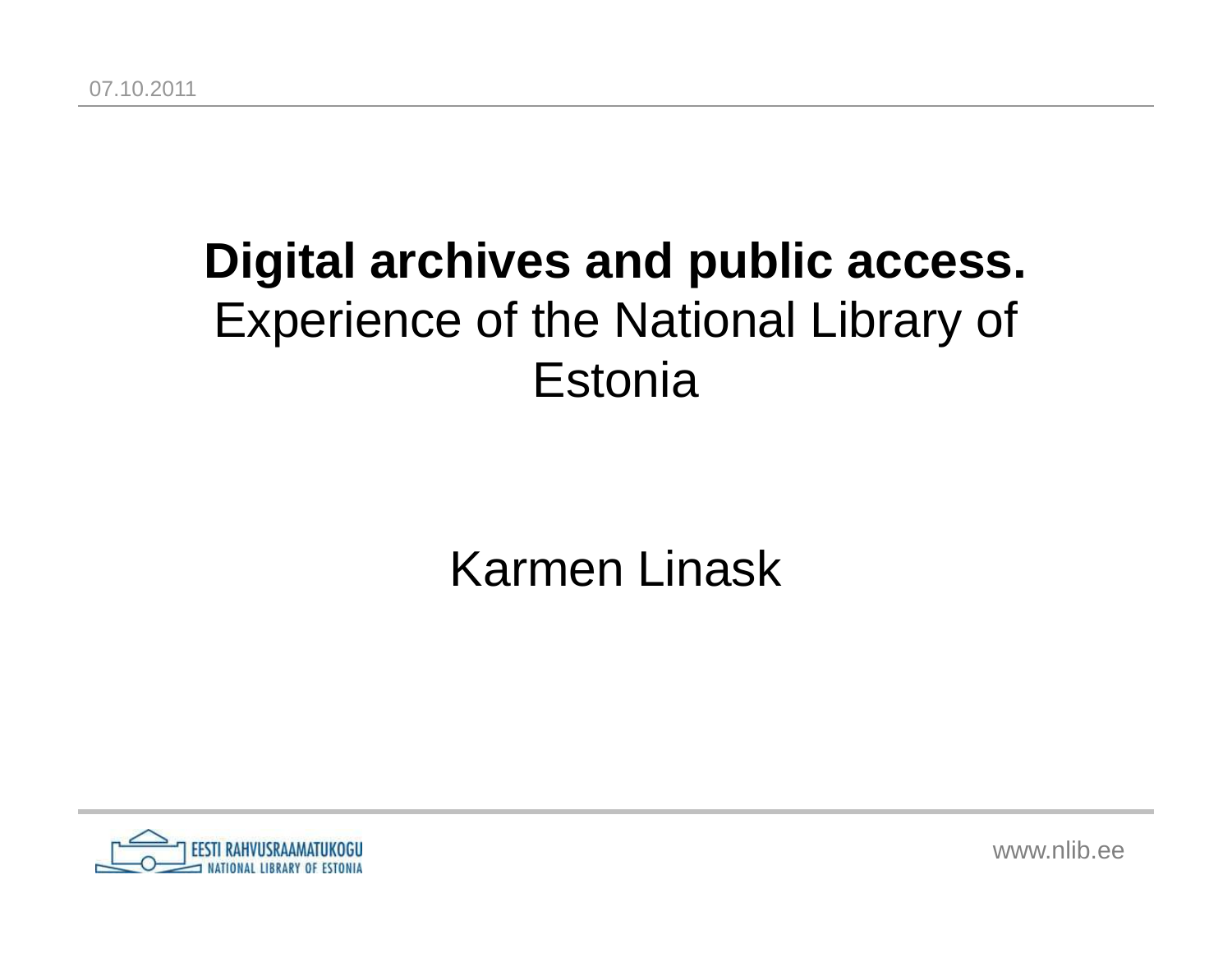# $\blacksquare$

- Publications that are deposited and submitted by publishers, and publications from libraries collections that are digitised
- 2010 10 276 titles, 1 387 370 files
- •• Searches per day 2010 – 391 ; 2011- 704
- Types of publications: books, newspapers, magazines, periodicals, academic works, government publications, maps, postcards and sheet music

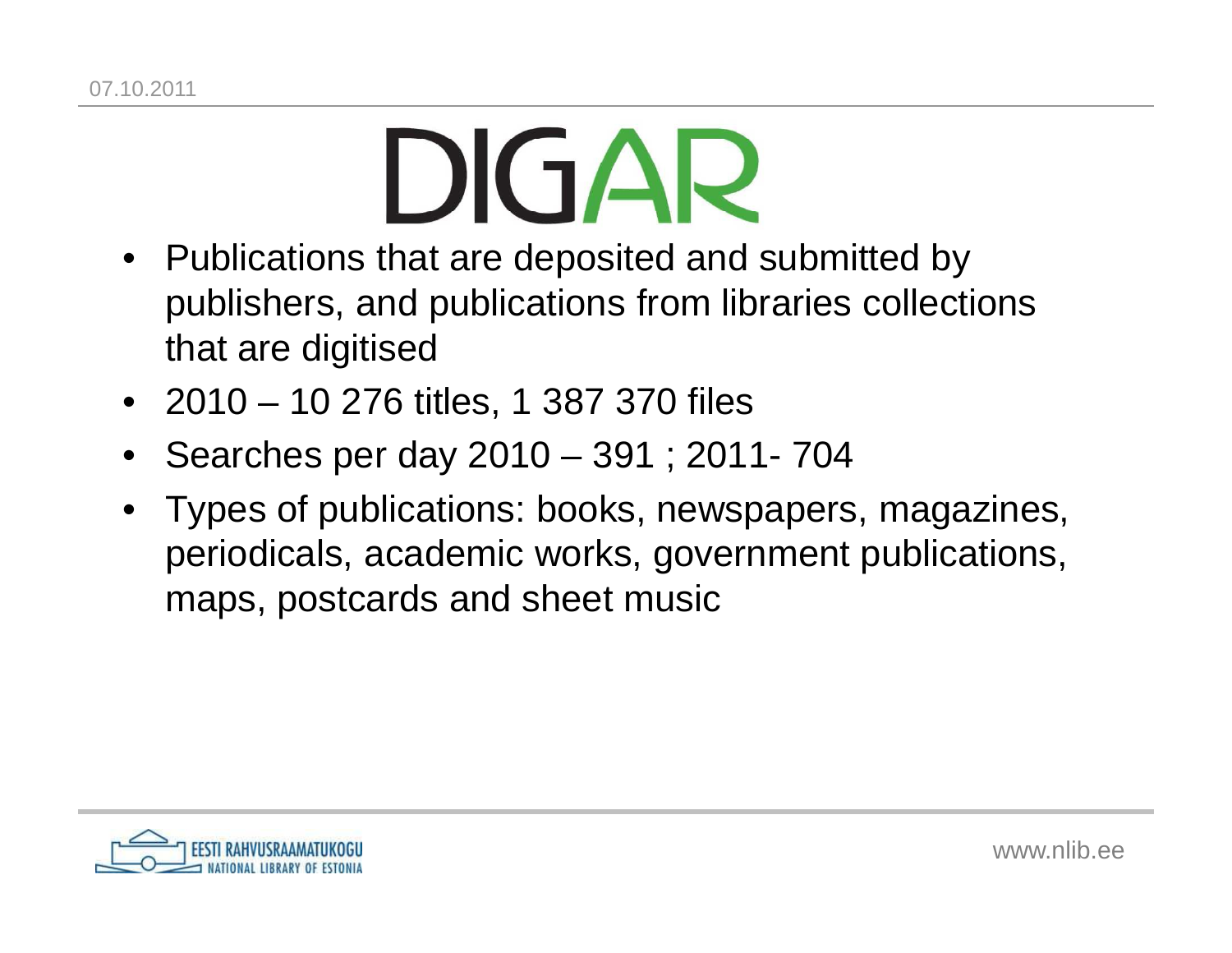#### Access

- Publications that are deposited and submitted by publishers:
- free access via Internet
- in the library's computer network
- -- via authorised workstation – does not enable copying

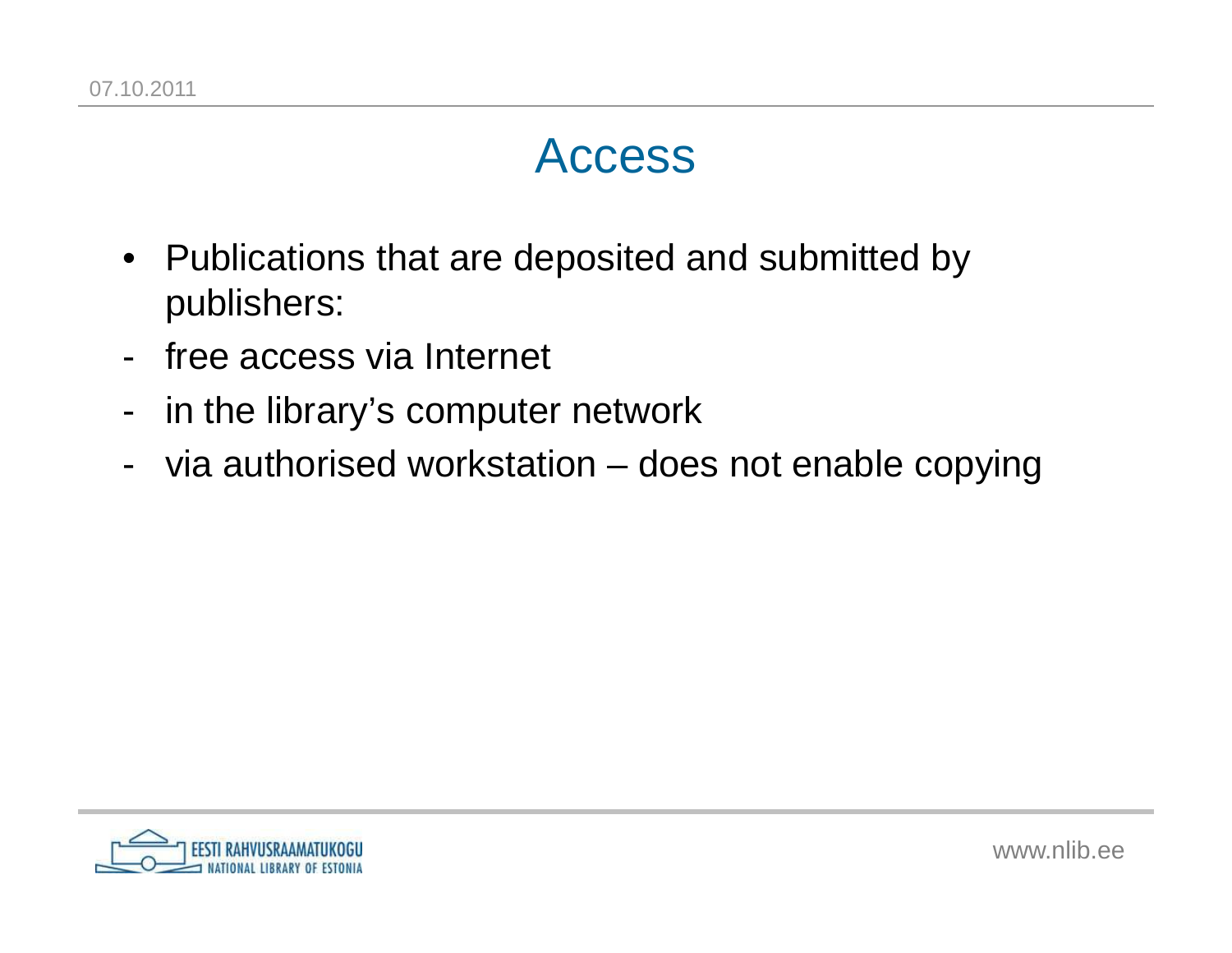## **Digitisation**

- • Digitisation of cassette music published between 1989-1998 – access onsite
- EOD E-books on Demand full text digitisation at the users request - only public domain books –Digitisation<br>
• Digitisation of cassette music published between 1989-<br>
1998 – access onsite<br>
• EOD – E-books on Demand – full text digitisation at the<br>
users request - only public domain books – 398 books –<br>
free access v



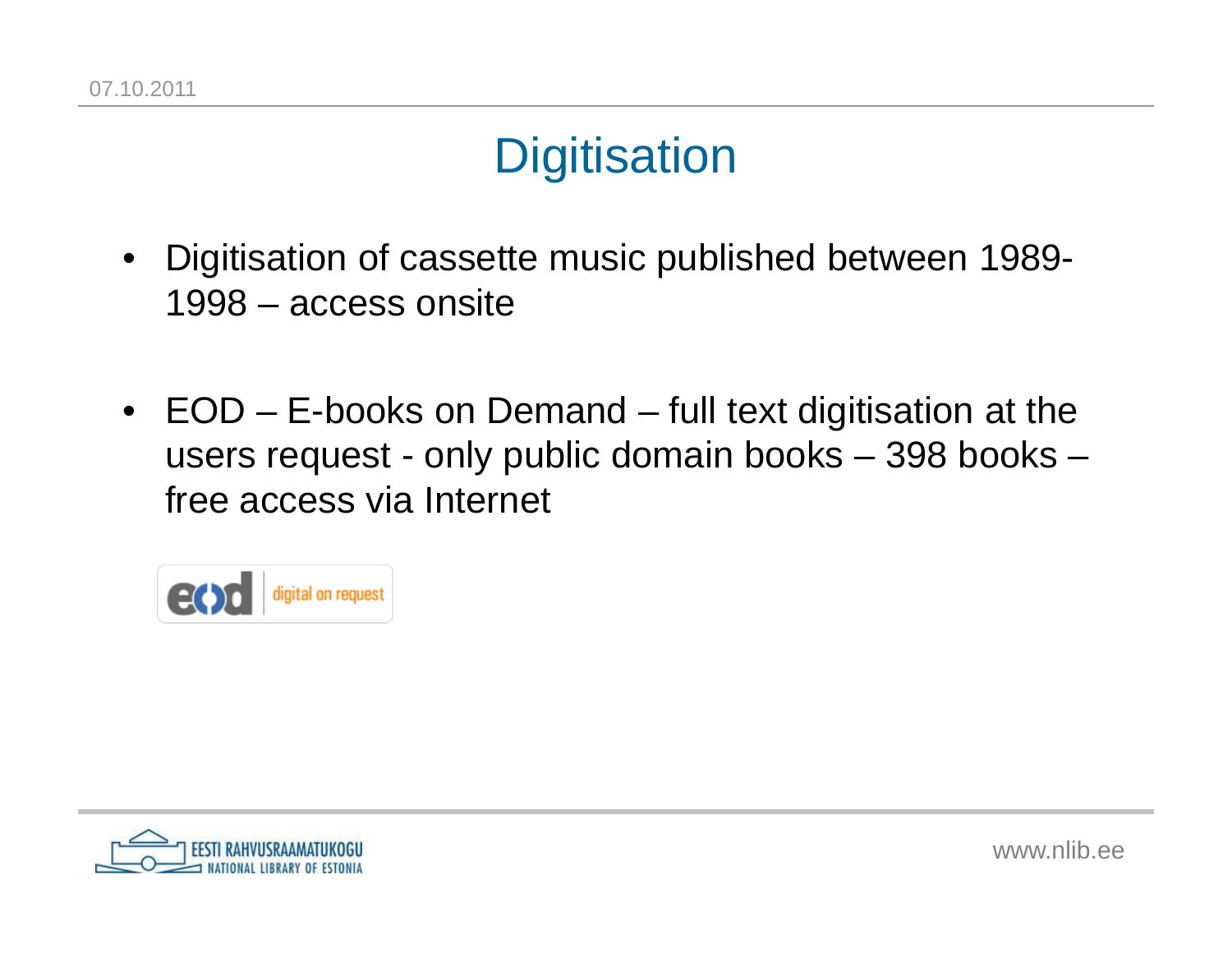## Digitising Projects NLE has participated

• **The digitisation of the Red Book of Estonian** 

**Publications** – works published between 1535-1850 ; 1851-1917 - 240 000 pages of rare Estonian books and manuscripts (Participants: NLE, The Archival Library of the Estonian Literary Museum, Academic Library of Tallinn University, Universty of Tartu Library)

- **Europeana Travel** - 7000 postcards published before the II World War (Coordinator: NLE)
- • **DEALinks of the Common** – http://dea.nlib.ee/ Digitised Estonian Newspapers (1821-1944) (Participants: NLE, The Archival Library of the Estonian Literary Museum, Academic Library of Tallinn University) 1 079 785 pages of newspapers,270 titles

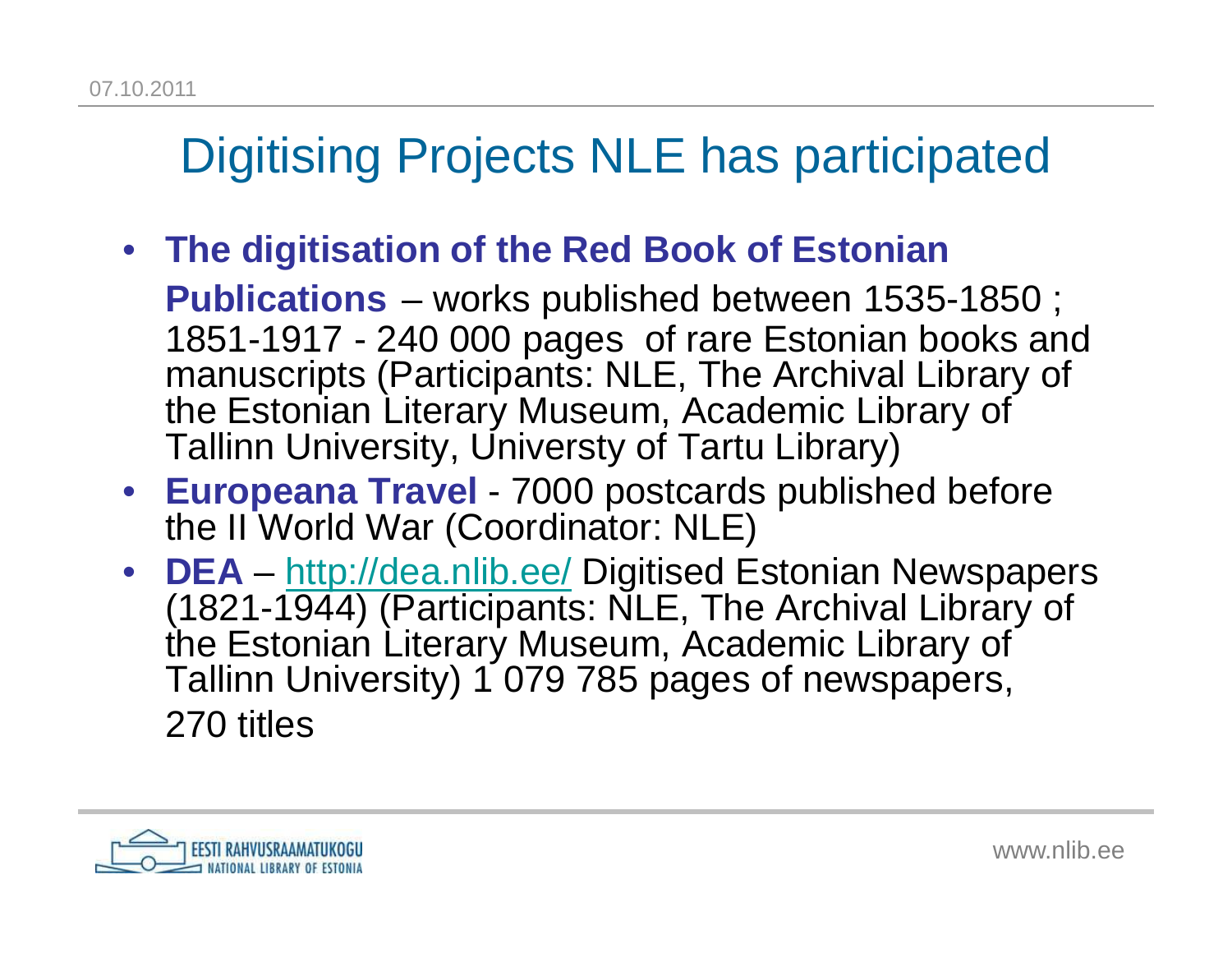#### **Questions**

- $\bullet$ **How to find information about right holders**
- $\bullet$  **Estonian Copyright Act § 20 (3) - A public archive, museum or library has the right to use a work included in the collection thereof without the authorisation of its author and without payment of remuneration for the purposes of an exhibition or the promotion of the collection to the extent justified by the purpose**
- **Legal succession for Soviet period publishers?**
- •**Newspapers – might have many right holders**

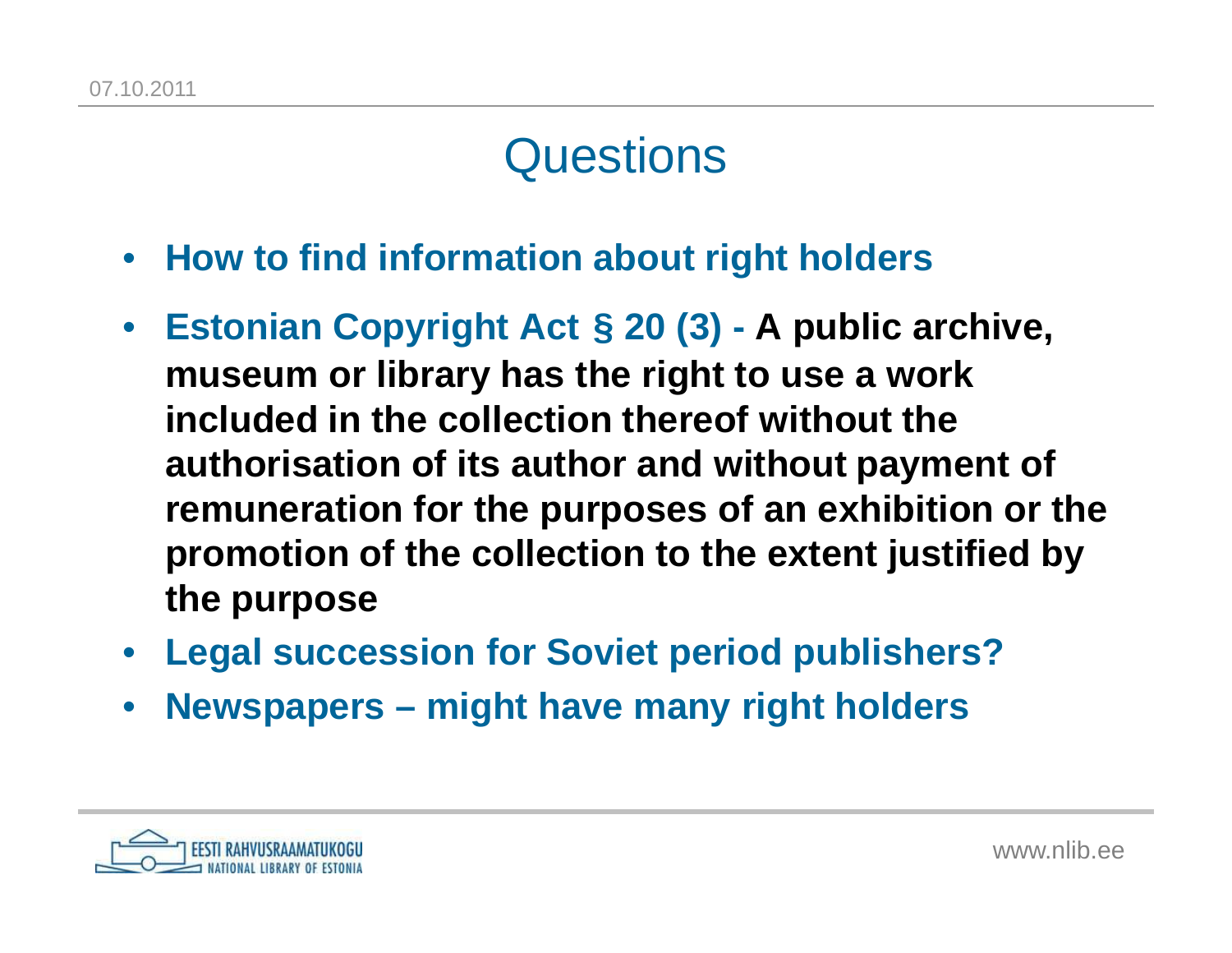#### Orphan Works

- • Proposal for a **DIRECTIVE OF THE EUROPEAN PARLIAMENT AND OF THE COUNCIL on certain permitted uses of orphan works**
- Works published in the form of books periodicals or other writings including works embedded in them (like photos)

No separate photos.

Audiovisual works in the collection of film heritage institution

Audio and audiovisual works that are produced by the public service broadcasting organisation and belong to their archives

Diligent search

The diligent search has to be recorded

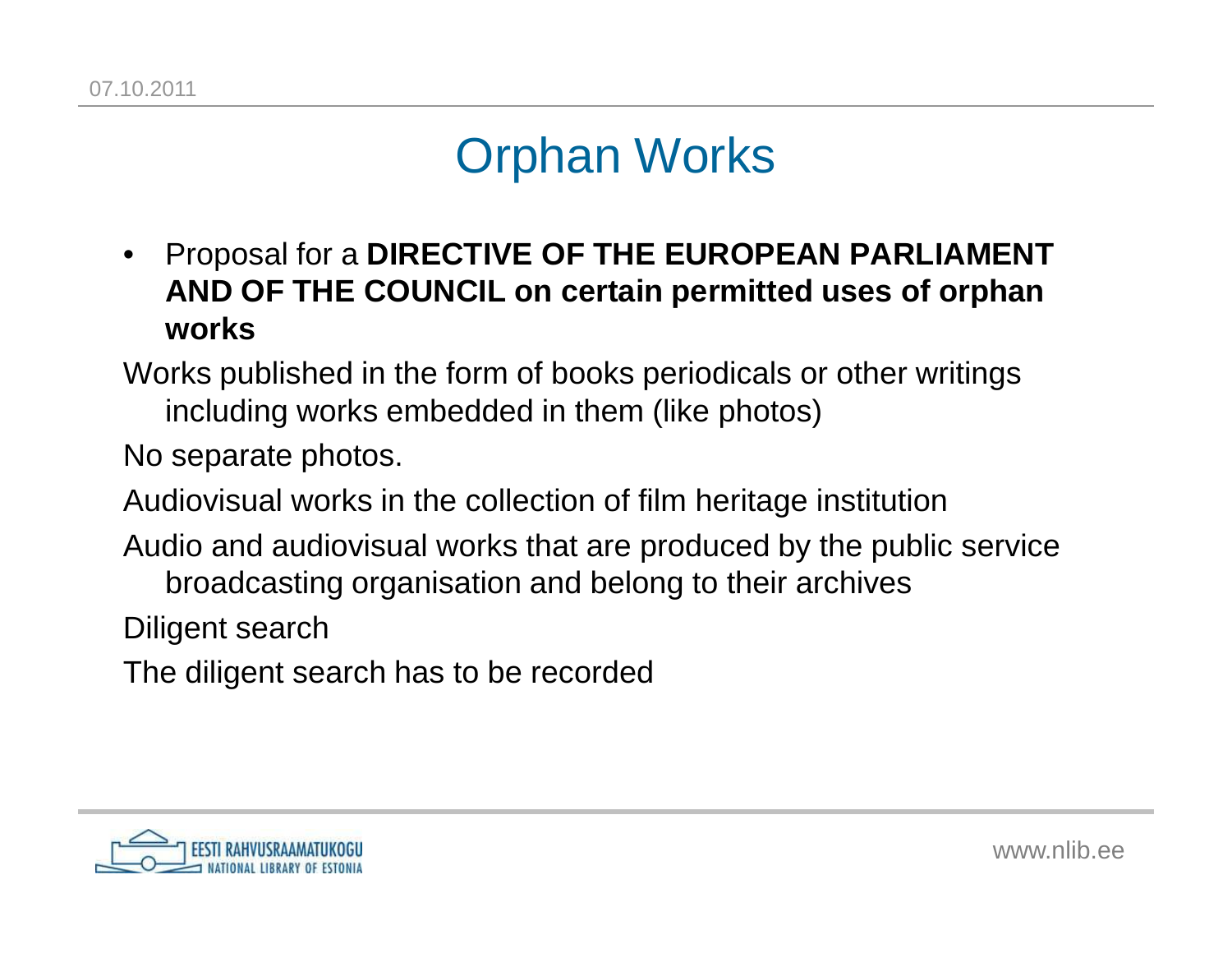#### **MOU**

• 20.09.2011 Signed by European publishers, authors, libraries andcollective managementorganisations

Based on voluntary licensing agreements





www.nlib.ee